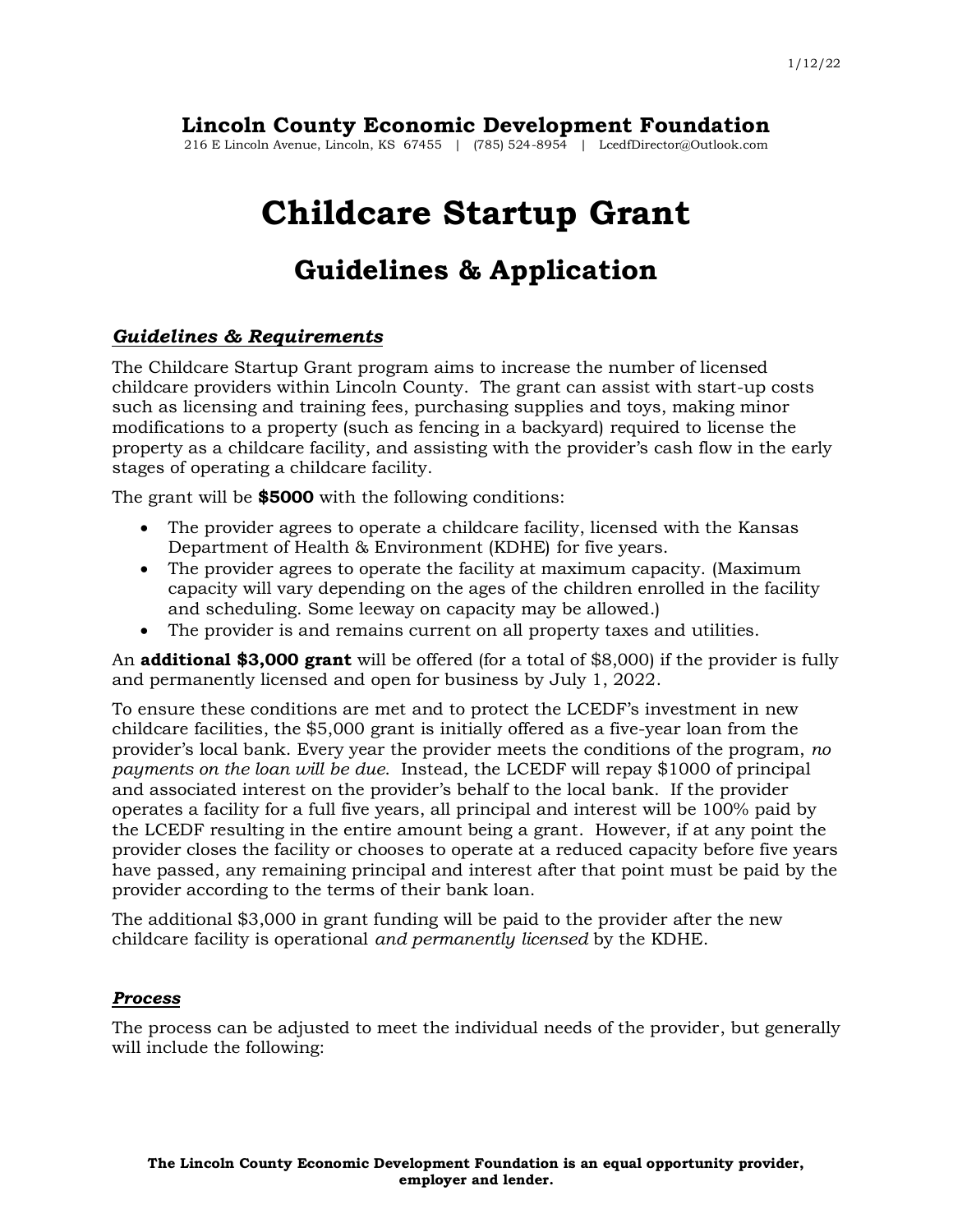- 1) The provider must have attended the KDHE's required orientation. Contact Liberty Kester, Primary Child Care Facility Surveyor for the area at (785) 207- 2041 or [Liberty.Kester@ks.gov.](mailto:Liberty.Kester@ks.gov)
- 2) Have been pre-approved for a \$5000 loan from a local bank.
- 3) Have submitted an application to the KDHE.
- 4) Have begun scheduling trainings and certification courses to meet KDHE licensing requirements.
- 5) Submit Childcare Startup Grant application to the LCEDF for review.
- 6) If approved, an agreement between the provider, the local bank and the LCEDF will be signed outlining the terms and conditions of the \$5,000 loan and of the LCEDF's repayment of the loan on the providers behalf.
- 7) After the childcare facility is operational and permanently licensed by the KDHE, the LCEDF will make a \$3,000 grant payment to the provider.
- 8) Annually, the following will be required by the provider for the LCEDF to make payment on the provider's loan: proof of KDHE licensure, disclosure of any noncompliance findings by the KDHE surveyor during an annual inspection, list of enrolled children along with their ages and schedule, proof property taxes and utilities are current.

### *Questions*

If you have questions on the Childcare Startup Grant, please contact Kelly Gourley, Director of the Lincoln County Economic Development Foundation, at 785-524-8954 or by email: [LcedfDirector@Outlook.com.](mailto:LcedfDirector@Outlook.com)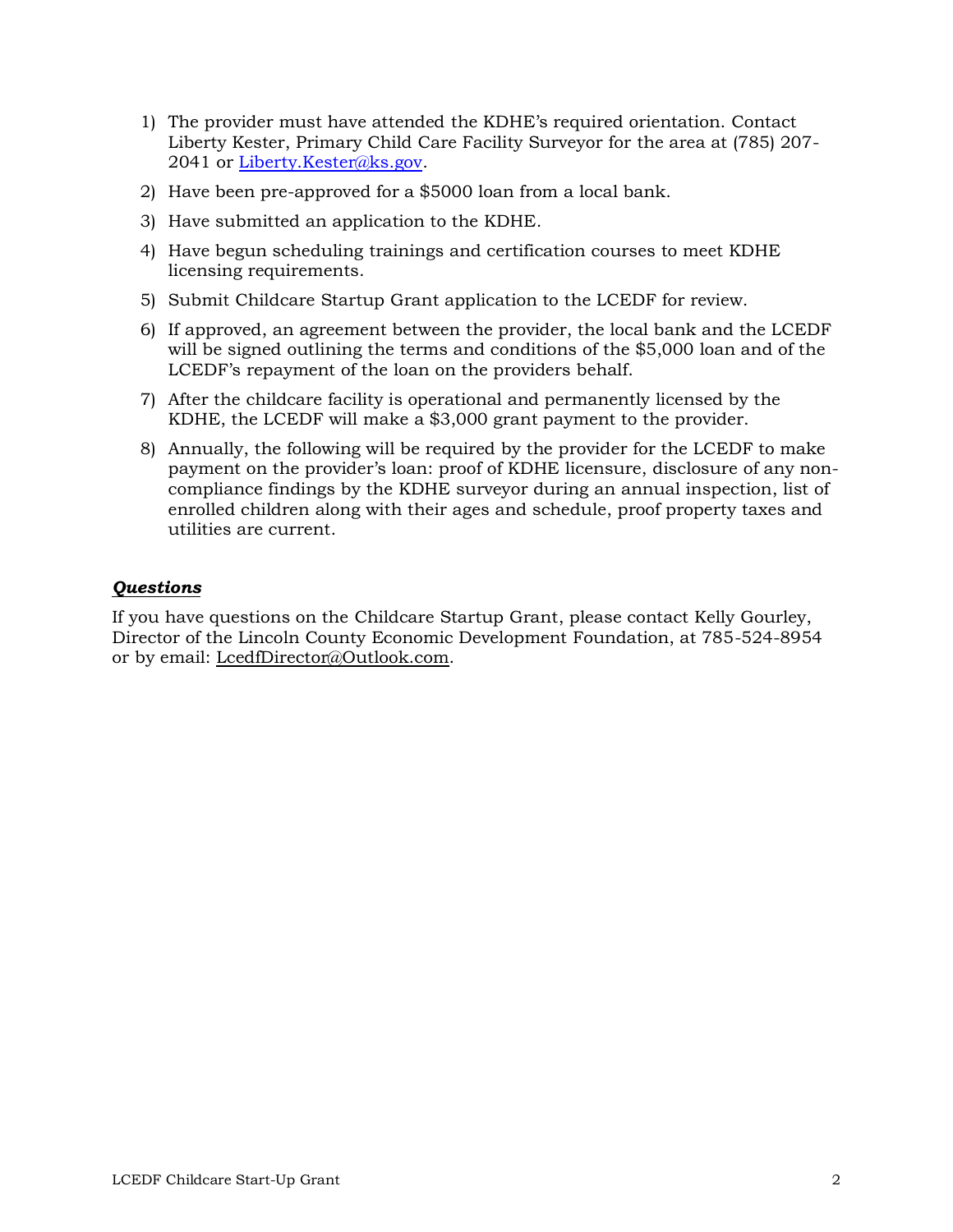## **Lincoln County Economic Development Foundation**

216 E Lincoln Avenue, Lincoln, KS 67455 | (785) 524-8954 | LcedfDirector@Outlook.com

# **Childcare Startup Grant**

# **Application**

Return completed applications to the LCEDF office or by emailing it to [lcedfdirector@outlook.com.](mailto:lcedfdirector@outlook.com) Please call 785-524-8954 with any questions.

## *Applicant/Provider Information*

|                                                                                                                                                                   | 6) Please describe your experience with caring for children and operating a childcare |  |  |
|-------------------------------------------------------------------------------------------------------------------------------------------------------------------|---------------------------------------------------------------------------------------|--|--|
|                                                                                                                                                                   |                                                                                       |  |  |
|                                                                                                                                                                   |                                                                                       |  |  |
|                                                                                                                                                                   |                                                                                       |  |  |
| 7) Do you or any entity you own have a tax liability in arrears with the Kansas<br>Department of Revenue, IRS, or local municipality or owe utility payments to a |                                                                                       |  |  |
|                                                                                                                                                                   | local municipality?                                                                   |  |  |
|                                                                                                                                                                   | <b>No</b>                                                                             |  |  |
|                                                                                                                                                                   | <b>Facility Information</b>                                                           |  |  |
|                                                                                                                                                                   |                                                                                       |  |  |
|                                                                                                                                                                   | 9) Is this property:                                                                  |  |  |
|                                                                                                                                                                   |                                                                                       |  |  |
|                                                                                                                                                                   | 10) What childcare license do you intend to operate under:                            |  |  |
|                                                                                                                                                                   | ____ Licensed Day Care Home                                                           |  |  |
|                                                                                                                                                                   | ____ Group Day Care Home                                                              |  |  |
|                                                                                                                                                                   | Childcare Center                                                                      |  |  |
|                                                                                                                                                                   | 11) What type of business entity will you operate under:                              |  |  |
|                                                                                                                                                                   | _____ Sole Proprietor ______ LLC ________ Non-Profit _______ Other                    |  |  |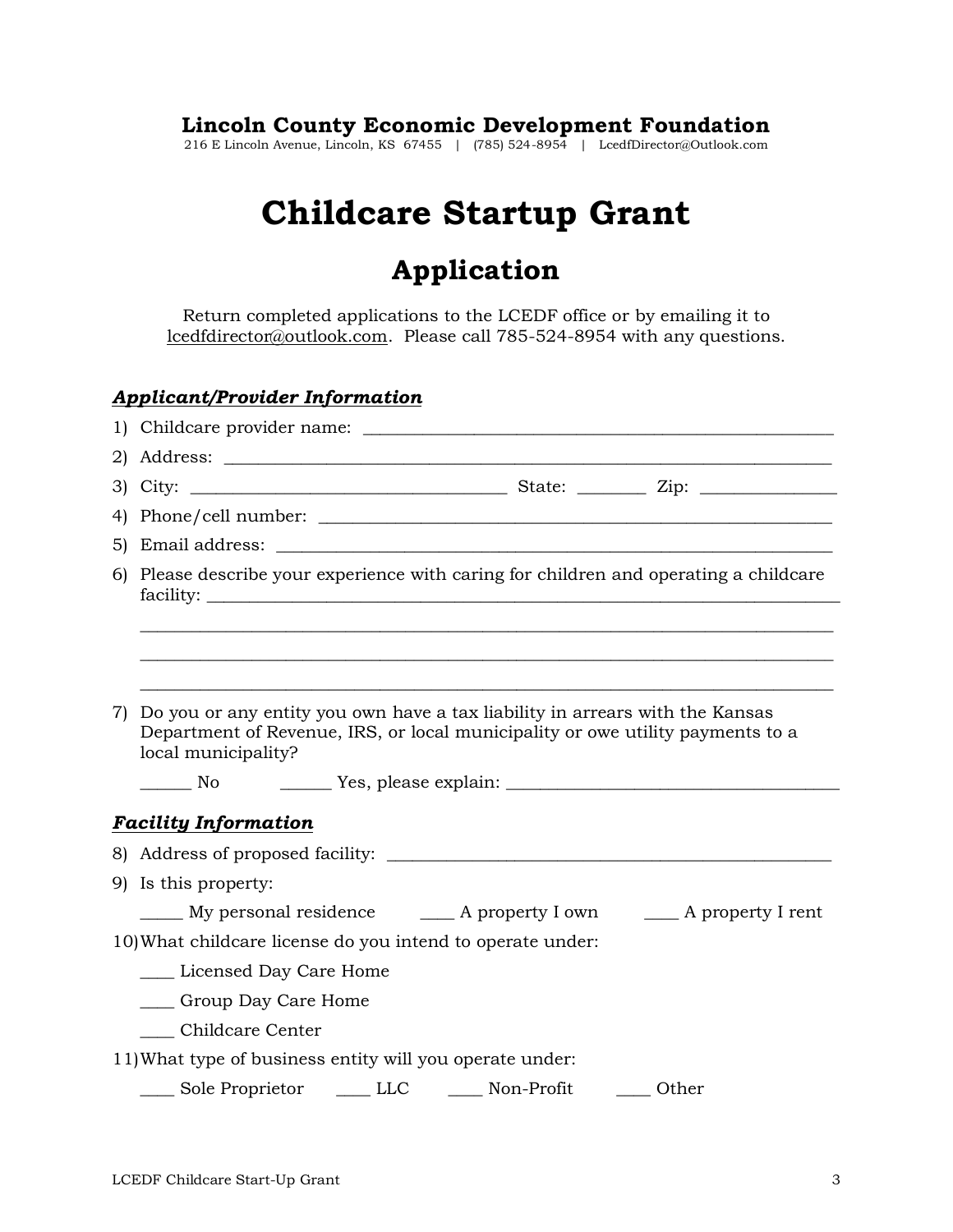12)When do you plan to have your facility open and operational? \_\_\_\_\_\_\_\_\_\_\_\_\_\_\_\_

| and what are their anticipated ages? | 13) How many children do you anticipate having enrolled at your facility upon opening |
|--------------------------------------|---------------------------------------------------------------------------------------|
|                                      |                                                                                       |
|                                      |                                                                                       |

14)How many children enrolled will be your own (i.e. child, grandchild, etc.)?

15)Do you have any parents who have already committed to enrolling a child(ren) at your facility? \_\_\_\_\_\_ Yes \_\_\_\_\_\_ No

\_\_\_\_\_\_\_\_\_\_\_\_\_\_\_\_\_\_\_\_\_\_\_\_\_\_\_\_\_\_\_\_\_\_\_\_\_\_\_\_\_\_\_\_\_\_\_\_\_\_\_\_\_\_\_\_\_\_\_\_\_\_\_\_\_\_\_\_\_\_\_\_\_\_\_\_\_\_\_\_

16)List any planned improvements to the property you intend to make and/or are required by the KDHE to be a licensed facility along with estimated costs:

| Improvement                       | <b>Estimated Cost</b> |
|-----------------------------------|-----------------------|
|                                   |                       |
|                                   |                       |
|                                   |                       |
|                                   |                       |
|                                   |                       |
|                                   |                       |
| <b>Total Cost of Improvements</b> |                       |

17)List any other startup costs you anticipate incurring to open your childcare business. This can include licensing and training fees, supplies, books, toys, fire extinguishers, smoke detectors, etc.:

| Items                      | <b>Estimated Cost</b> |
|----------------------------|-----------------------|
|                            |                       |
|                            |                       |
|                            |                       |
|                            |                       |
|                            |                       |
| <b>Total Cost of Items</b> |                       |

18)Have you attended the KDHE's required orientation? \_\_\_\_ Yes \_\_\_\_ No